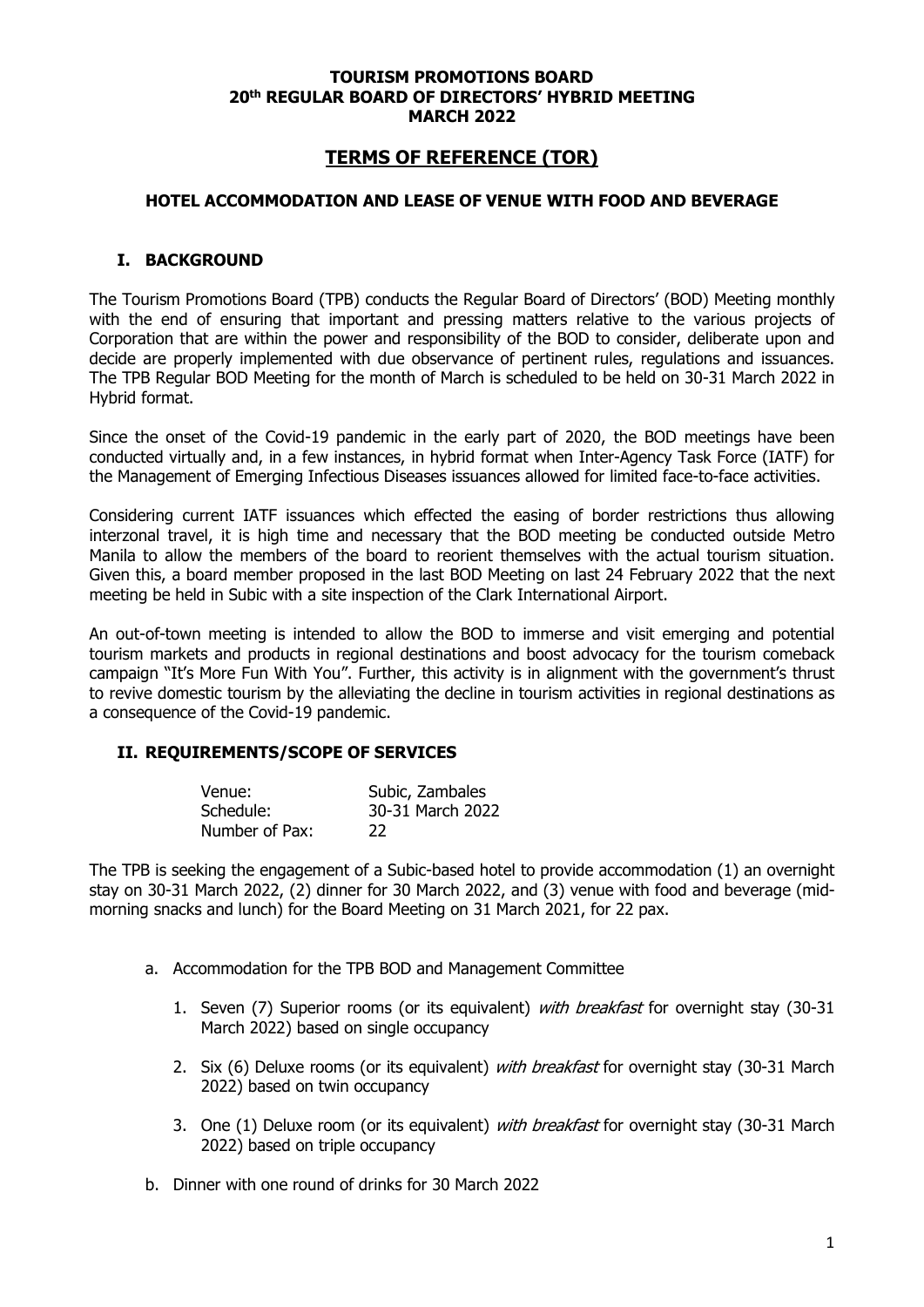- c. Venue with Food and Beverage for the TPB Regular Board of Director's Hybrid Meeting on 31 March 2022, 9 a.m. to 12 noon (mid-morning snacks and lunch) good for 25 pax, with the following additional requirements:
	- 10 wireless/goose microphones
	- overhead projector
	- u-shape conference set-up for 8 pax
	- holding area
	- set up for the other attendees of the BOD Meeting
	- Complimentary Wi-Fi for the attendees and high-speed internet for the technical requirements of the meeting
	- Provision for techbooth

### **III. SPECIFICATIONS:**

- 1. Hotel must be located within the Subic Bay Freeport Zone
- 2. Hotel must be Department of Tourism (DOT)-accredited
- 3. Meals must be served fresh and ready at least 30 minutes before the event
- 4. Minimum guarantee of 22 pax
- 5. Other concerns:
	- Actual number of pax and final schedule of the BOD Meeting is subject to confirmation seven (7) days before the subject activity
	- Provision of cost per head in case of additional person
	- Any other arrangements that may be mutually agreed upon by the TPB and the service provider

### **IV. ELIGIBILITY REQUIREMENTS**

 Must comply with the legal, technical and other requirements of Republic Act No. 9184 (Government Procurement Reform Act) and its Revised Implementing Rules and Regulations (IRR) specifically:

- Must be DOT-accredited
- Must have DTI Business Registration or SEC Certificate
- Must have Mayor's Permit or License to Operate
- Must be BIR-registered with TIN
- Must have PhilGeps Certificate
- Must have Company Profile

### **V. APPROVED BUDGET FOR THE CONTRACT (ABC)**

The total budget allocation is **TWO HUNDRED FIFTY THOUSAND PESOS (P 250,000.00),** inclusive of all applicable taxes.

## **VI. INVITATION TO SUPPLIERS**

The TPB invites DOT-accredited hotels operating within the Subic Bay Freeport Zone to submit their bid proposals to the TPB. The proposals shall cover all the components of this procurement project. Price proposed should be subject to adjustment should there be sponsorship or discount, and further subject to actual number of attendees/participants. The winning bidder shall be determined in accordance with the process provided in R.A. 9184 and its IRR, and the winning bid shall be based on Lowest Calculated and Responsive Bids not exceeding the ABC.